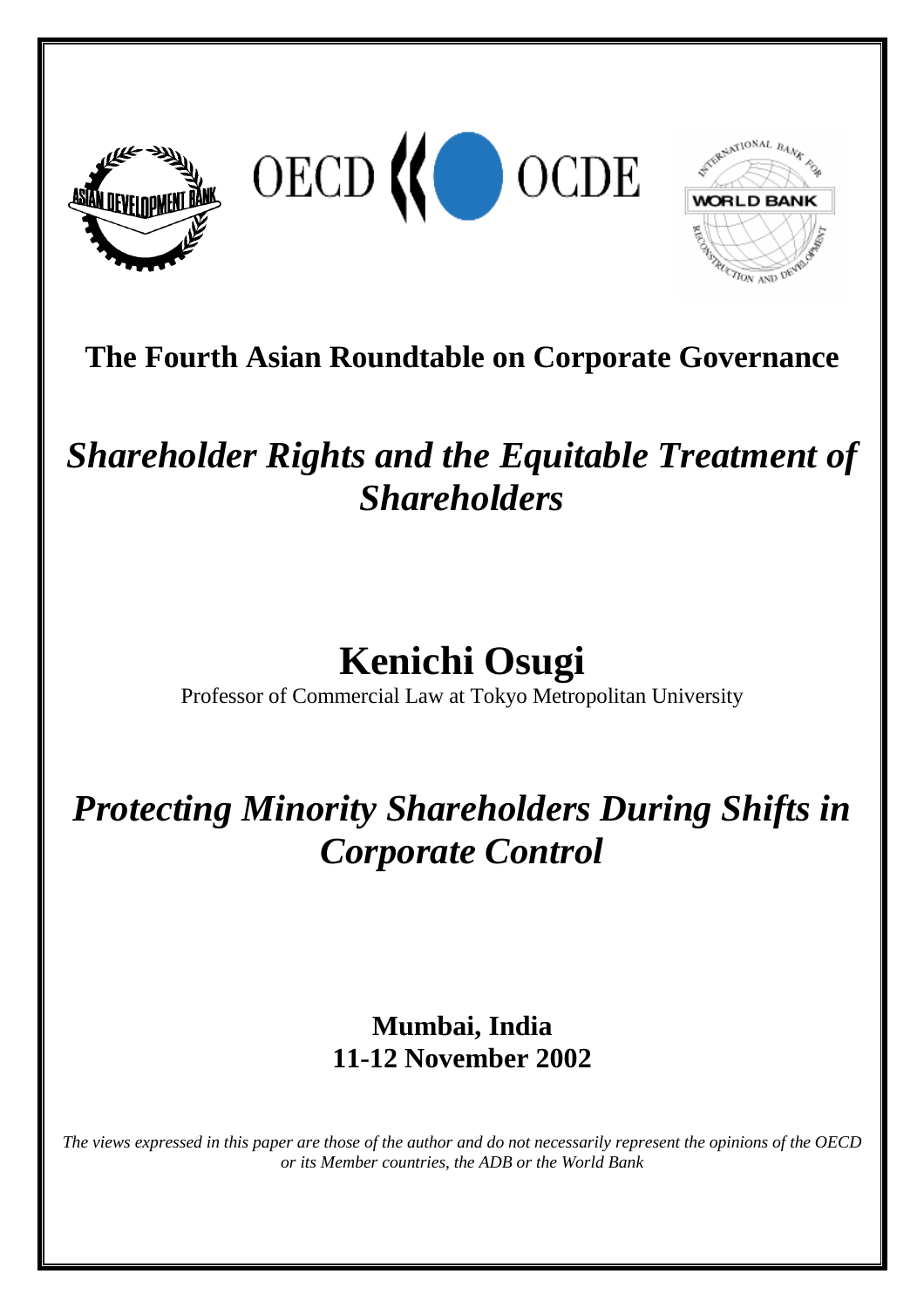## Protecting Minority Shareholders During Shifts in Corporate Control \*

Kenichi Osugi \*\*

### **I. The Theme**

This paper discusses legal devices that protect minority shareholders from possible harm caused by shifts in corporate control. There are two main topics as follows. 1) Often influential families own all or substantially all shares of prominent companies in Asia. Those families sometimes sell some of their shares to the investing public and let the companies "go public." This is the first issue, named "a birth of outside shareholders." 2) The other issue comes up when a (sometimes foreign) business enterprise wants to acquire another business. Also (often foreign) investment funds buy out Asian companies. This is the second issue, named "formation of controlling power." The author would like to focus on those two situations without discussing minor problems.<sup>1</sup>

Before starting my legal argument, I would like to mention two items. Firstly, contrary to popular opinion, it is not unique to Asian economies for influential families to own large companies. Rather, it is seen in European countries as well.<sup>2, 3</sup>

Secondly, the OECD Principles of Corporate Governance provides us with two aspects of the issue. Its Preamble states, "[t]here is no single model of good corporate governance." Therefore, we should not consider the existence of controlling shareholders as evil. True, family-owned companies in some Asian countries played an essential role in towing developing economies up close to the level of developed

<sup>\*</sup> In preparing this paper, I owed much to a monograph, "What should Laws on Combination of Companies be like – Legislature and Interpretation [*Ketsugô Kigyô Hô no Rippô to Kaishaku*]," (Yûhikaku Tokyo 1995) by Prof., Dr.iur. Kenjirô Egashira. It is a comprehensive Dissertation on the theme, and I recommend Japanese readers to consult this book.

**<sup>\*\*</sup>** Associate Professor of Commercial Law at Tokyo Metropolitan University, Faculty of Law. LL.B. at Tokyo University in 1990. Visiting Fellow at Columbia Law School in New York during 1997-99.

<sup>&</sup>lt;sup>1</sup> See footnotes 4, 12 and 18 for the whole picture of control shifts and related issues.

 $<sup>2</sup>$  Also interlocking share holding such as in Japan is also observed in Western economies. It is safe to assume that the US</sup> economies in 1920s was even more complicated in hierarchical share ownership. In that respect, the enactment of the Public Utility Holding Company Act of 1935 in the US, aiming at handling this issue, deserves world-wide attention. *See* THOMAS LEE HAZEN, TREATISE ON THE LAW OF SECURITIES REGULATION, 3<sup>rd</sup> ed (West Publishing 1995), at Chapter 15.

 $3$  Asian peculiarity seems to lie in the tendency that prominent families and corporate managers often have close ties with state administration and/or politics. *See* Curtis K. Milhaupt, *Property Rights in Firms*, 84 VA. L. REV. 1145 (1998). If this is the case, some concerns in state-owned companies, such as bureaucratic organisation and low motivations, must also hold in some Asian large family enterprises. As to state-owned companies, *Cf.* OECD PROCEEDINGS, CORPORATE GOVERNANCE, STATE-OWNED ENTERPRISES AND PRIVATISATION (OECD 1998).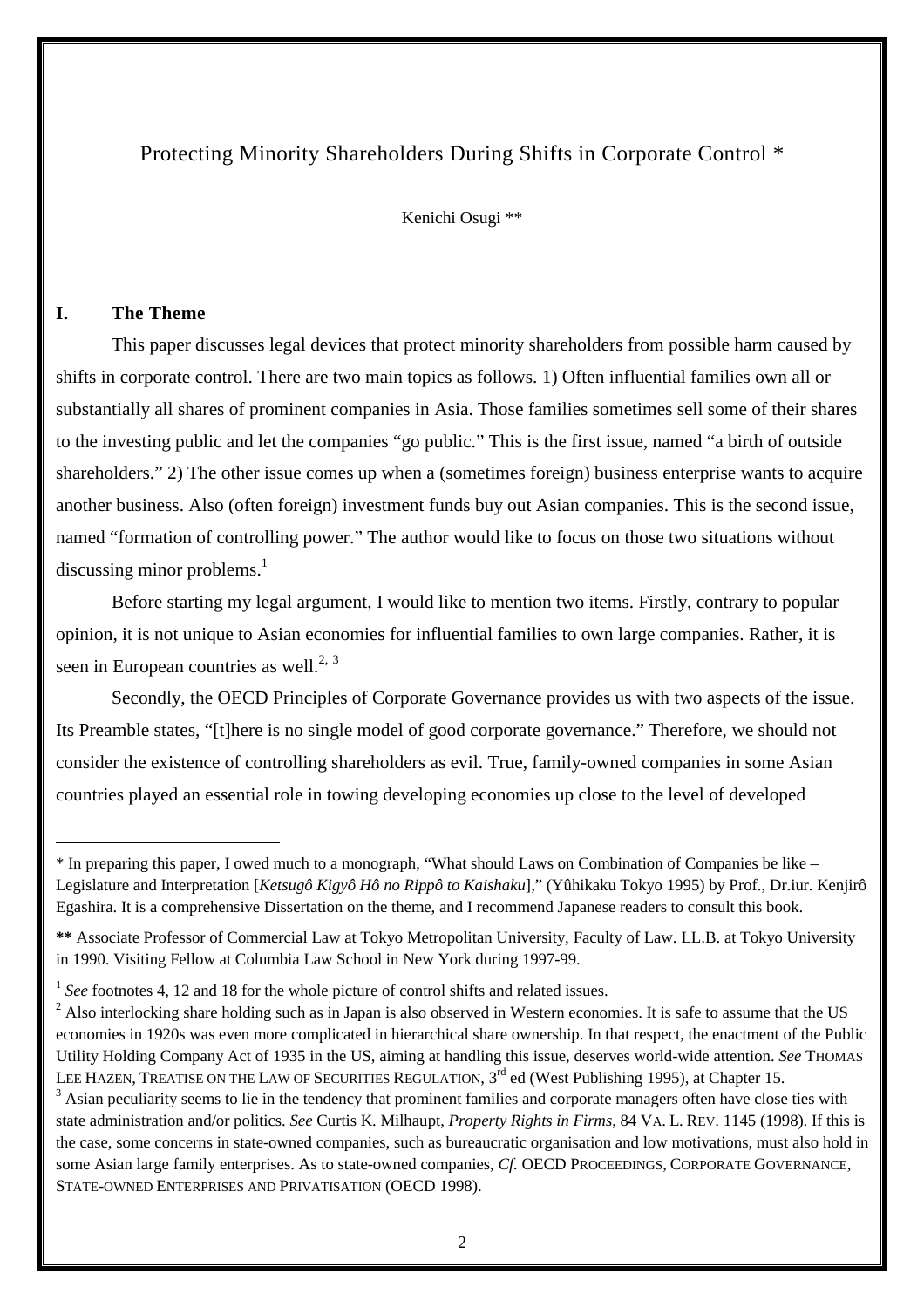countries in the latter half of the 20<sup>th</sup> century. On the other hand, **1.E. of the OECD Principles** puts an emphasis on efficient and transparent markets for corporate control. We thus should make shifts in corporate control more transparent and fair.

### **II. Controlled Companies in the process of Going Public – A Birth of Outside Shareholders** <sup>4</sup>

Let us suppose a situation in which a large shareholder decided to sell part of her stakes in a large company and get the company listed on a stock exchange. She wants to maintain her influence on the company. However, she may abuse this controlling position after the outside shareholders participate in the company. On the other hand, going public as such could have several advantages. It can enhance the company's ability to raise needed funds from the investing public; small investors can support, as well as benefit from, fast-growing enterprises. In addition, if suitable professional salaried managers successfully replace the owner-managers (blockholder-directors) while the latter keep monitoring function over the former<sup>5</sup>, going public motivates professional managers better and it also relieves the controlling family of the burden of choosing among family members a CEO candidate of the next generation and training him/ her to be a manager. Therefore, going public with retention of controlling stakes is not necessarily harmful.

The author is supposed to focus on the legal issues occurring *during* the listing process. Legal issues which may arise *after* listing process will be presented later by another participant. However, these two issues are inter-related. In the countries where post-listing legal protection of minority shareholders is pretty bad, law should limit the scope of listing controlled companies, since market (= pricing) mechanism cannot deal with the problems *ex ante* sufficiently that could arise after the listing.<sup>6</sup> Therefore, for instance, law should prohibit a large owner selling less than a certain percentage [probably two-thirds, or a half<sup>7</sup>] of her shares and thus obligating her to "open" the company widely to the general public. However, it is better to have the combination of enabling greater freedom when going public and tightening post-listing regulations,

<sup>&</sup>lt;sup>4</sup> There are various ways, coupled and independently, for a company to be listed on a securities exchange, with a large shareholder retaining the controlling portion of the company. 1) the company's public offering of newly-issued shares (original distribution), 2) the controlling shareholder's distribution of part of her shares (secondary distribution), and 3) when the controlling shareholder is a corporation, the controlling company's transferring minority part of its shares in the controlled company to its own shareholders as in-kind dividends (partial spin-off), are often aggregately called "equity carve-out." When the controlling shareholder is a corporation, 4) tracking stock (letter stock) could be used for a similar purpose. In this chapter, however, the author mainly focuses on secondary distributions.

<sup>5</sup> This rosy scenario was said to be observed often in *Zaibatsu* (pre-war Japanese conglomerates) companies in 1920s and early 1930s. Tetsuo Okazaki, "The Japanese Firm under the Wartime Planned Economy," in MASAHIKO AOKI & RONALD DORE (ED.), THE JAPANESE FIRM (Oxford 1994).

<sup>&</sup>lt;sup>6</sup> The New York Stock Exchange (NYSE) takes into accounts concentration of voting power in deciding whether to list a company or not. NYSE Listed Company Manual § 305.00. See also footnotes 10. The manual is available at <http://www.nyse.com/listedhome.html?query=/listed/listedcomanual.html>

<sup>&</sup>lt;sup>7</sup> The percentage shall be calculated based on not the large owner's holding but the outstanding shares of the company.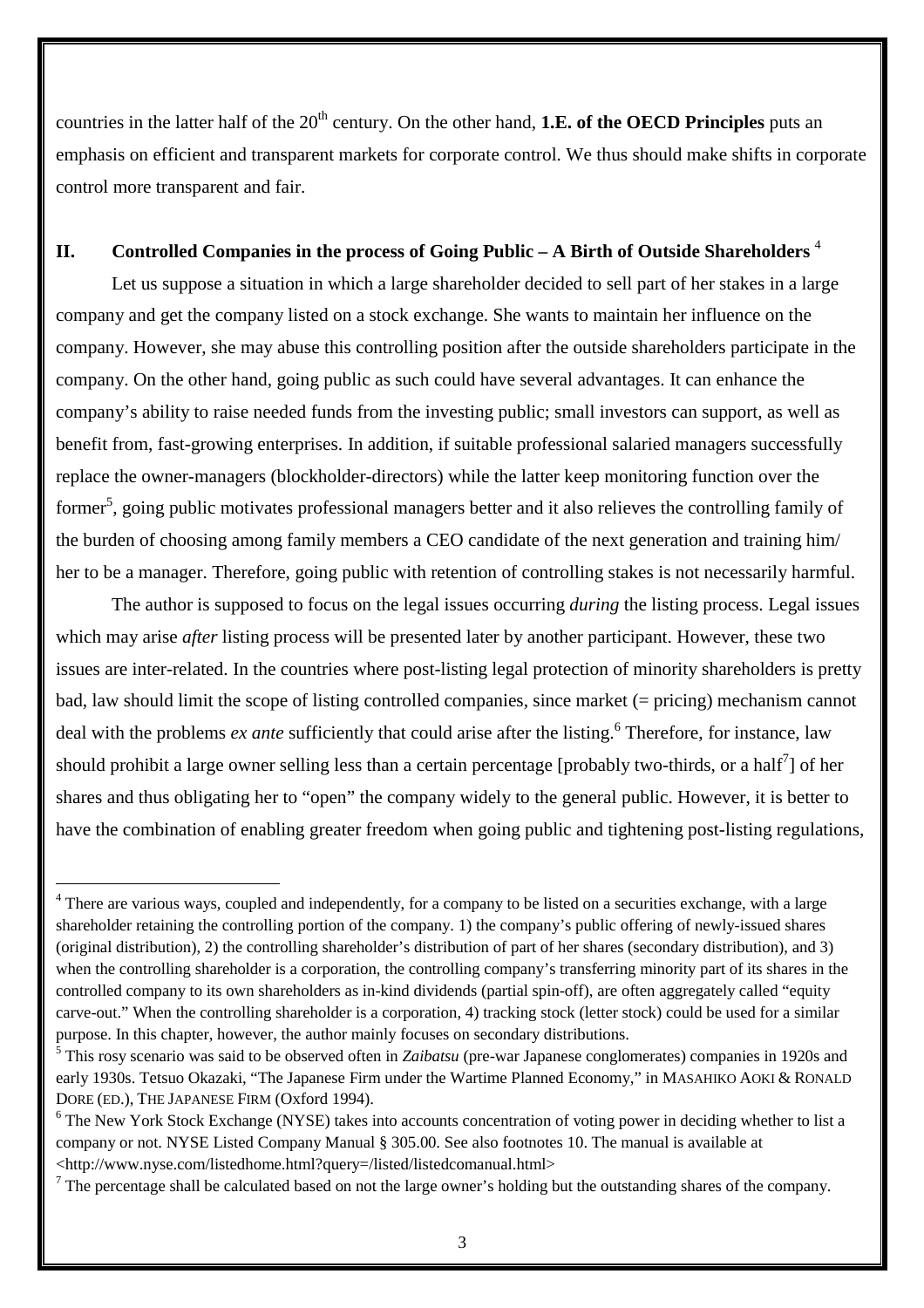rather than the combination of narrower listing policies and looser post-listing regulations. Moreover, it may not be realistic to ban controlled companies from going public in many countries, since there have already been publicly held companies which are controlled by a blockholder.

Then, how should law regulate the listing process? The key is mandatory disclosure: large shareholders shall disclose information, and a disclosure statement shall include not only financial information of the company but information about the relationship between the controlling person and the controlled company.<sup>8</sup> In addition, both penal and civil sanctions should be applied against the blockholders who did not observe disclosure requirement.<sup>9</sup>

One more issue is worth attention. In principle, shareholders' rights enjoyed by controlling shareholders and those enjoyed by the investing public shall be the same. This rule may, however, need some flexibility. Some publishing companies, for instance, hoping to maintain their freedom of speech, want managers' independence and autonomy from eager capitalists. In a legitimate case like this, more adjustable regulations such as listing standards of stock exchanges<sup>10</sup> are generally more suitable to implement the "equality" policy, rather than rigid statutes. Techniques often used to stifle voices of outside shareholders are, 1) to use multiple classes of shares and distribute only non-voting shares to the investing public,  $^{11}$  and 2) to come to an arrangement between a listed company and its controlling owner which gives disproportionately larger control upon her. These tactics could, however, do harm on the investing public and thus on the long-term development of national economy as well. It should be noted that the OECD Principles of Corporate Governance properly mention this issue in **principles 1.D. and 2.A.** and **Annotations** to those principles.

### **III. Buyouts – Formation of Controlling Power** <sup>12</sup>

<sup>&</sup>lt;sup>8</sup> In the US, issuers, underwriters and dealers shall not distribute securities to the public unless they file a registration statement with the Securities and Exchange Commission (the SEC) and it gets effective, and the distribution is accompanied by a prospectus. Section 5 and section 4 (1) of the Securities Act of 1933 (15 U.S.C. §§ 77a et seq.). The term "issuer" include person controlling the issuer. Section 2 (11) of the Act. The information to be disclosed is detailed by section 7 of the Act and Schedule A annexed to the Act, which is further supplemented by SEC rules, *inter alia*, Regulations S-X (17 C.F.R. §§ 229.10 et seq.). Most of those statutes and rules are available at < http://www.sec.gov/about.shtml >

<sup>&</sup>lt;sup>9</sup> The Securities Act in the US lists various sanctions against those who violate the disclosure requirements. Section 11 provides for civil liabilities, and Section 12 (a) secures the right of investors who were deceived by false statement to rescind the purchase contract. Penalties are set by section 24. The SEC is authorised several administrative powers by section 8A and section 20(b) and (d).

<sup>&</sup>lt;sup>10</sup> NYSE Listed Company Manual §§ 313.00 (Voting Rights) and 314.00 (Special Rights of Certain Shareholders) are examples.

<sup>&</sup>lt;sup>11</sup> *Cf.* Ronald J. Gilson, "Evaluating Dual Class Common Stock: the Relevance of Substitutes," 73 Va. L. Rev. 807 (1987).

 $12$  Wealthy individuals (insiders or outsiders) or an entity (a business enterprise or investment fund) can use several means to acquire controlling shares in a target company which could lead to the formation of controlling-controlled relationship as well as the tension between the controlling shareholder and leftover small investors. An acquirer could 1) buy up shares in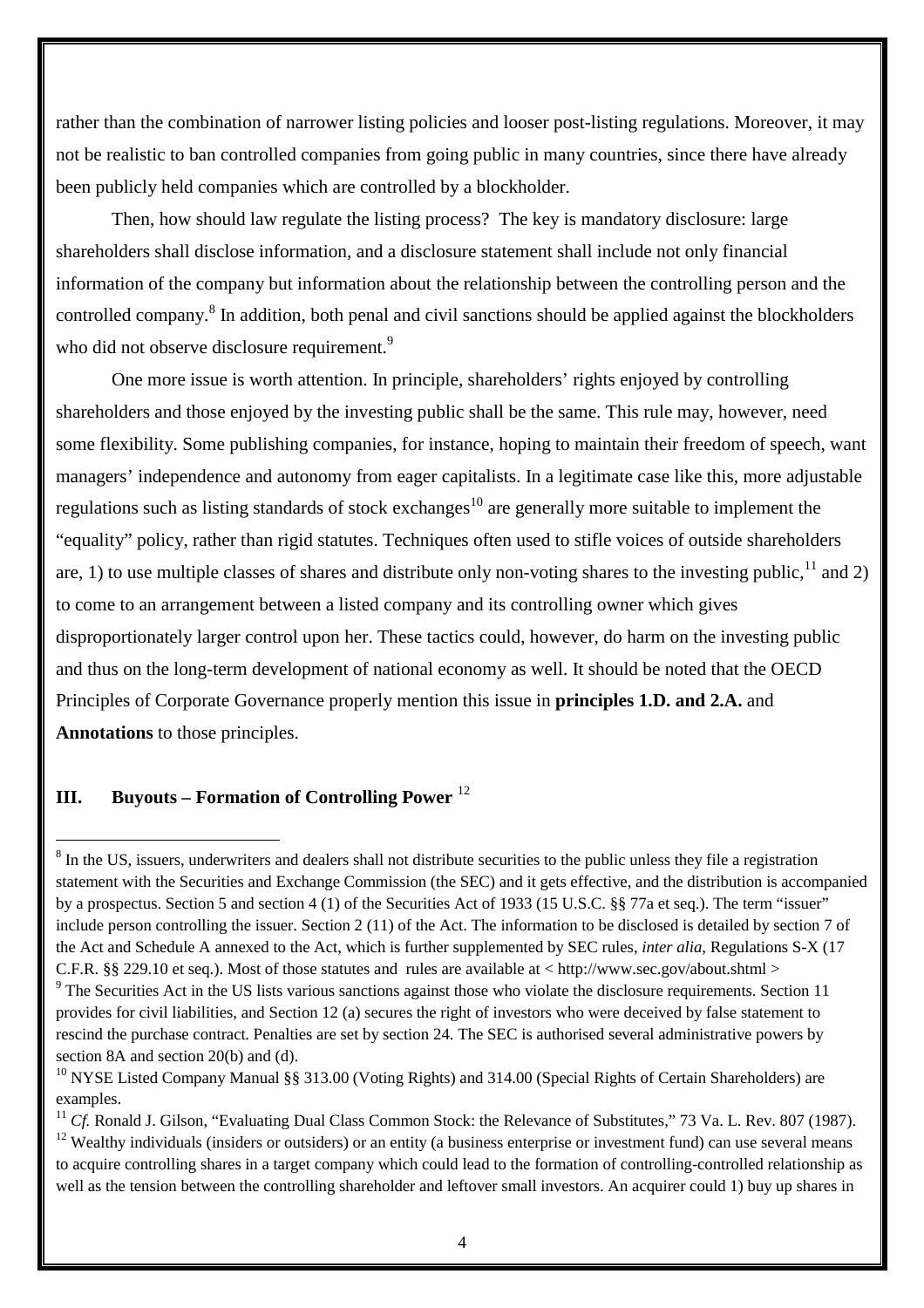Both business enterprises and investment funds are potential buyers of underperforming companies. More and more foreign companies and funds are expected to acquire Asian businesses. A new trend is for such a fund to exercise a veto against management of the companies which they are investing in, in order to increase the share value and resell the shares at a higher price ("hands on" investment).

Buyouts could be harmful to small, individual investors. Suppose shares in a company are traded at USD 100, reflecting the bad management running the company, and another company announces a tender offer of \$ 120. Many shareholders believe the fair value of the stock should be more than \$ 150. However, they feel oppressed, since, if they do not apply for the offer, their share value will decrease after the consummation of the tender offer as the acquirer may exploit the target company. Moreover, the acquirer may offer an even lower price to leftover minority shareholders after the first buyout offer. Considering these risks, shareholders are being put under pressure, "to sell, or not to sell." Their decision is often distorted by several tactics used by the acquirer, which is the reason the law shall intervene in buyouts to prevent that from happening.

Compared to going public transactions discussed in Part II, even more detailed regulations on buyouts are needed in regard to both disclosure and substantive sides of transactions. Regulations in the US Securities and Exchange Act of  $1934^{13}$  provide reliable guidance on this issue. Section 14 (e) of the Act prohibits acquirers making misleading or false disclosures. In addition, the Act puts forth substantive (as opposed to procedural) regulations in order to relieve individual investors of undue pressure to sell their shares. For instance, section 14 (d)(7) provides that the an acquirer shall not exclude any shareholders in the target company from the offer, and shall, if he raises the share price at a later date, give this higher price even to the shareholders who responded to the offer before the revision was made (best price rule). This is only a part of the elaborately detailed regulation on substantive issues in tender offers.<sup>14</sup>

<sup>13</sup> 15 U.S.C. §§ 78a et seq.

 $14$  Section of 14 (d)(5) of the 1934 Act secures a right of shareholder to withdraw his application for the tender offer, and Section 14 (d)(6) requires an acquirer to purchase from all shareholders who applied for the offer on pro rata basis if the entire application exceeds the planned numbers of shares to be tendered. The SEC promulgated detailed rules that complement the 1934 Act. Regulation 14D **–** which consists of rule 14d-1 (17. C.F.R. 240.14d-1) through 14d-10, and schedules 14D-1 and schedule 14D-9 **–**, and Regulation 14E **–** which consists of rule 14e-1 through rule 14e-7 **–**, regulate tender offers. Especially important are rule 14e-1 providing for the minimum and maximum periods for tender offers, and rule 10b-13 prohibiting an acquirer from buying the target shares out of tender offer proceedings during the offer period.

the target in open markets (usually not practical way), 2) announce a tender offer to then-existing shareholders, 3) purchase a controlling portion from a then-existing controlling shareholder, 4) get the target to issue large numbers of new shares and allocate them to her, and/or 5) announce exchange offer to shareholders in exchange for shares of a new class of common stock issued by the company that gives to those shareholders higher dividends and lower (often no) voting rights— often used by incumbent managers to keep holding their offices. This paper will concentrate on tender-offer issues, and take up some issues of purchase in open markets as long as they relate to tender-offer issues. *See* Gilson, supra note 11 on the problems in exchange offers.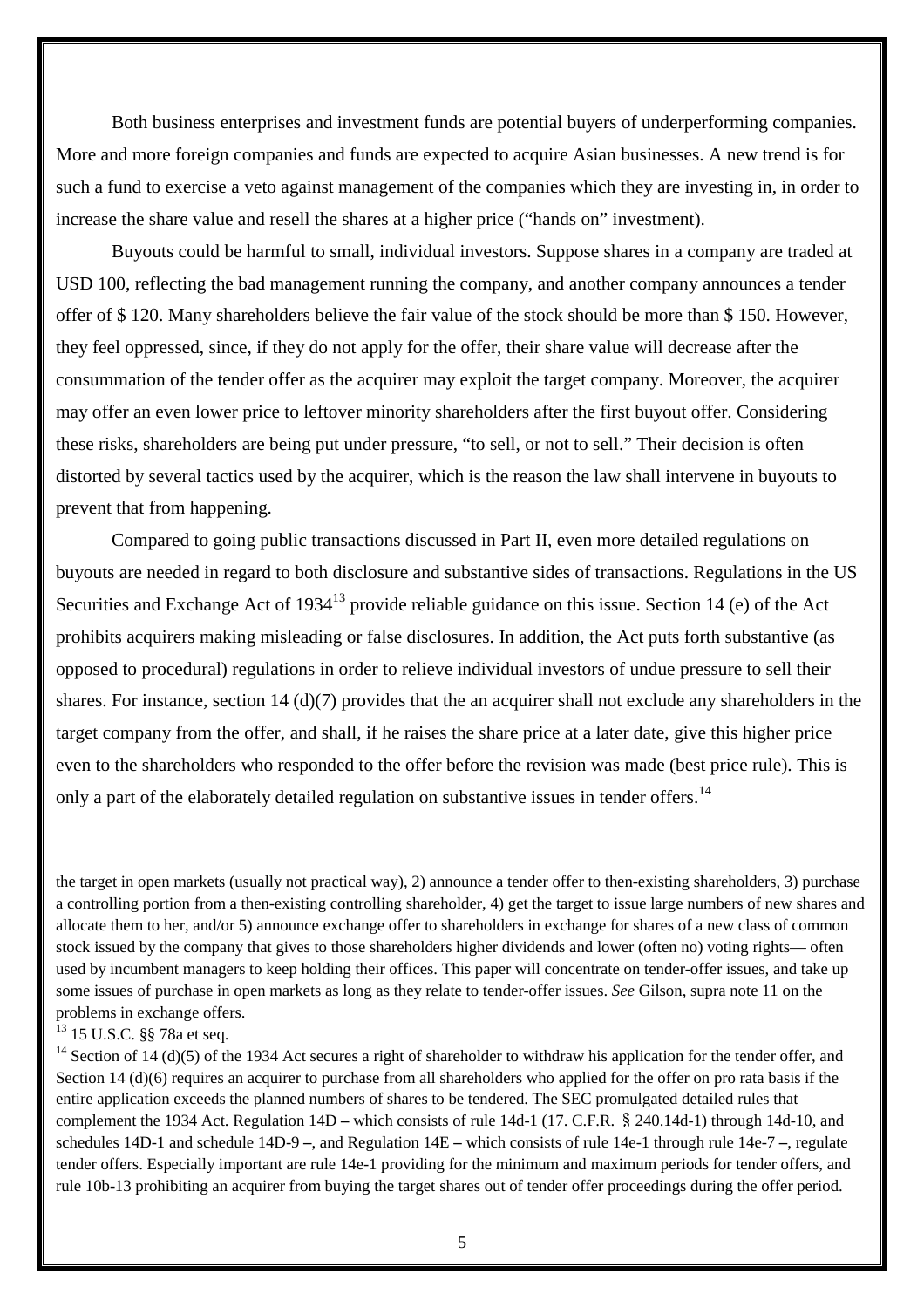Nevertheless, the '34 Act is not perfect in coping with shareholder oppression, as when a tender offer is partial, there will always be leftover minority shareholders. Would-be minorities fear the companies "going private," which would deprive them of the ability to sell their shares in stock markets.<sup>15</sup> One way to deal with this problem is to give court judges the authority to review the transaction which forecloses leftover shareholders, just as done in US case laws.<sup>16</sup> Another way is simply to prohibit the acquirer from buying minority shares at lower prices than offered in the tender offer for a certain time period, such as 3 to 5 years after the consummation of the tender offer.

Probably a more sensible solution would be to introduce a legislature conferring an appraisal right on minority shareholders when a birth or change of a controlling shareholder in a company occurs, whether the company is either listed or non-listed. The price to be paid should be the fair value that the appraised shares would have had but for the formation of a controlling shareholder, as of the time of the formation.<sup>17</sup> This kind of solution is often found in European countries either as statutes or rules promulgated by selfregulatory organisations (SROs).

Similarly essential is disclosure of a large block of shares. Section 13 (d) of the 1934 US Act requires a blockholder with 5 % or more share holding to disclose her ownership and its respective increase or decrease. This is because buying or selling by blockholders affects the market price of the company, thus the investing public should be informed of blockholders' behaviour.

The above proposals may sound too complicated for some of the participants in the roundtable. However, consider this: takeovers benefit minority shareholders only in a regulated environment. At the same time, putting too much restrictions on takeovers will allow incumbent managers to defend themselves from the fear of hostile takeovers, which will erode competitiveness of a national economy. Thus, an optimal level of regulation is essential.18

<sup>&</sup>lt;sup>15</sup> Going private alone could cause serious harm on minority shareholders. In the US, SEC rule 13e-3 deals with the problem by way of disclosure requirement.

<sup>&</sup>lt;sup>16</sup> Often this issue emerges as follows. The controlling shareholder incorporate a shell company and let the shell absorb the controlled company by a merger, in which the surviving shell gives only (often a too small amount of) cash to the minority shareholders (cash-out/ freeze-out merger). Naturally there are arguments in the US on "two step mergers." *See* Bebchuk, Toward Undistorted Choice and Equal Treatment in Corporate Takeovers, 98 Harv. L. Rev. 1693 (1985).

<sup>&</sup>lt;sup>17</sup> *Cf.* Santoni, The Developing Duties of Controlling Shareholders and Appropriate Restraints on the Sale of Corporate Control, 4 J. Corp. L. 285 (1979).

 $18$  Less important issues are, 1) allocation of controlling premium to minority shareholders, and 2) civil liability to minority shareholders owed by a previous controlling shareholder who transferred her shares to another (a new controlling shareholder).

In terms of the first issue, Section 27-13 (5) of Securities Trading Act in Japan compels a person who is planning to tender shares which is one-third or more of outstanding shares in a target company, to use a public (open) tender offer proceeding, and prohibit purchases out of the tender offer proceeding, either inside or outside stock exchanges. This rule enables minority shareholders to participate in controlling premium (a difference between a market price and the price offered to a controlling shareholder), but the author is suspicious whether you should the allocation of controlling premium to minorities,